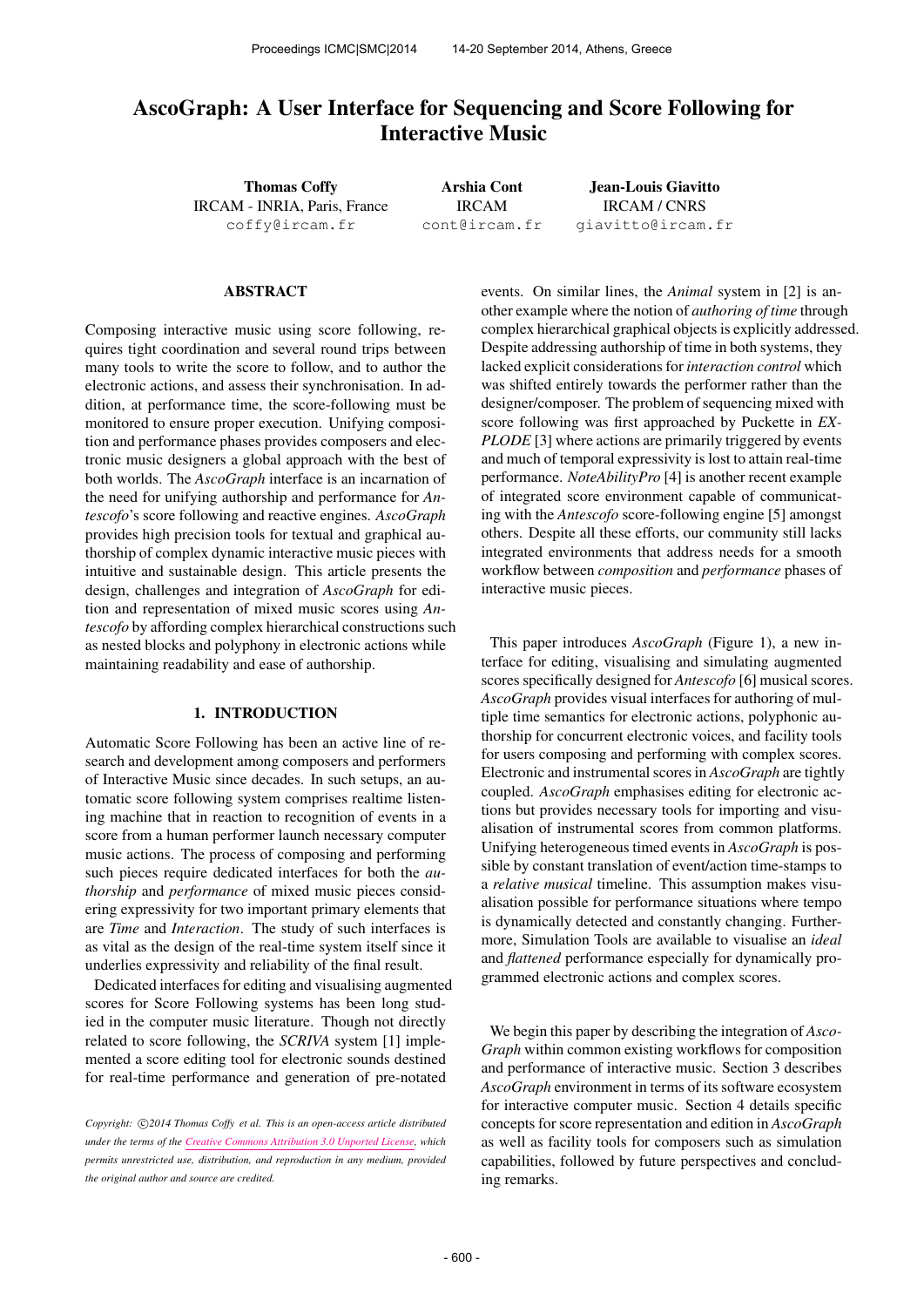

Figure 1. AscoGraph general UI.

# 2. COMPOSITION WORKFLOW

#### 2.1 Composition phase

Composers often prepare instrumental sections of their pieces using *Finale*, *Sibelius*, or other score engraving system. An important feature for *AscoGraph* is the score import capabilities from MusicXML or MIDI formats, which make the first steps of composing an interactive piece much smoother. MusicXML is a score format which can be exported from main classical musical notation editors. Writing electronic parts is made less difficult with *AscoGraph* and *Antescofo* new reactive engine since version 0.5, which provides new ways of writing interaction, based on clear musical hierarchies such as groups, loops, curves and more.

Visualisation capabilities of *AscoGraph* enters the composition workflow as a huge gain since *Antescofo*'s score syntax is text based, where a list of events, such as notes, chords, trills or multi (glissandi), with associated pitch and duration describe the score as it should be followed by the score follower next to their electronic actions. *AscoGraph* distinguishes itself strongly from other softwares such as *NoteAbility* in its sole focus on Electronic Action authorship rather than music engraving. The integrated import facility of *AscoGraph* is solely there to support visual feedback on the instrumental score, for which we believe there are numerous stable software. . Importing existing instrumental score is done by *drag'n'drop* where it is directly converted to *Antescofo* notes notation. For automatic MIDI accompaniment, it is also possible to convert MIDI file to electronic actions (MIDI notes on/off) by pressing CMD during import.

*AscoGraph* engine shares the same score parsing routines with *Antescofo* core, so the validity of the score is checked on saving while editing in *AscoGraph*, with detailed parsing errors handling.

# 2.2 Performance phase

*AscoGraph* is strongly connected with *Antescofo* core object (using OSC over UDP) : when a score is edited and modified it is automatically reloaded in *Antescofo*, and on the other hand, when *Antescofo* follows a score (during a concert or rehearsal) both graphical and textual view of the score will scroll and show the current position of *Antescofo*.

#### 3. ENVIRONMENT

*AscoGraph* emphasises editing the reactive score. One key design choice while creating *AscoGraph* editor was to allow both textual and graphical editors, representing different views of the same score. "Time of composition" and "time of performance" need proper dedicated environments [7]: *AscoGraph* and *Antescofo* combines both representations.

The general mechanisms which articulates each component are discussed in this section.

# 3.1 Link to Antescofo

The *Antescofo* engine is embedded in a Max/MSP or Pure-Data external (dynamically linked) object. The *AscoGraph* editor can be opened by double-clicking on the *Antescofo*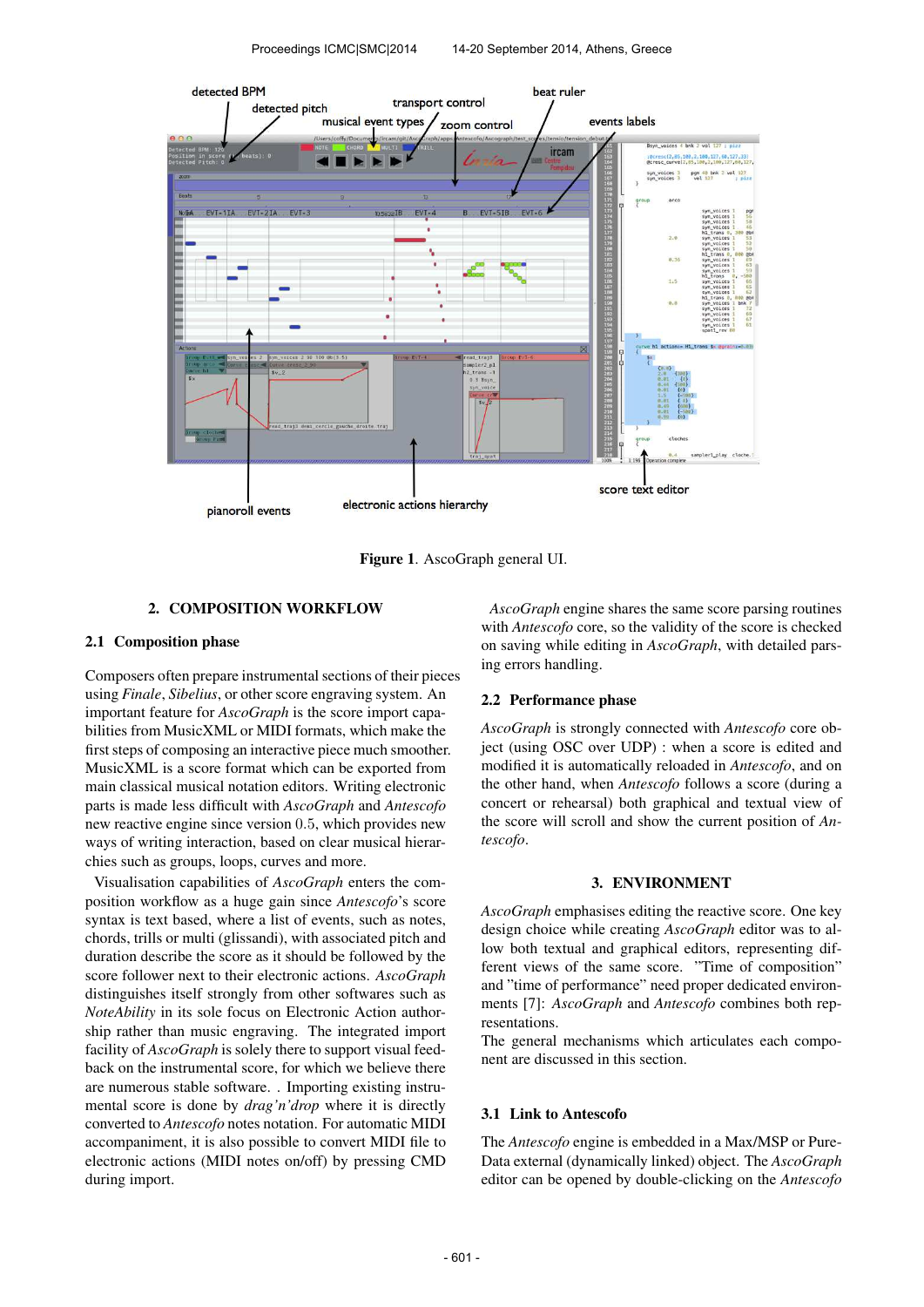object. It is then launched as a standalone application, and it loads the score if one was loaded in *Antescofo*. Communication with *Antescofo* uses OpenSoundControl protocol (OSC) [8] in both ways as shown in Figure 2.



Figure 2. Antescofo and AscoGraph general diagram.

- From *Antescofo* : detected tempo, detected pitch, score position in beats relative to tempo, score loading commands are displayed in *AscoGraph*.
- To *Antescofo* : User interface buttons in *AscoGraph* generally send OSC command to *antescofo* object, in order to control transport: play sequence, start score following, stop, next event, previous event, load a score, etc.

Thus, *AscoGraph* can display accurately, at low CPU cost, visual feedback to help composers during rehearsals or performances.

# 4. SCORE REPRESENTATION AND EDITION

#### 4.1 Dual representation

*Antescofo* score is a text file containing events (chord, notes, trills, glissandi, ...) to follow, synchronisation strategies on how to trigger actions, and electronic actions (the reactive language). Visually, the application is divided in two parts, on the left a graphical representation of the score, using a timeline with tracks view. On the right, a text editor (with syntax coloring and auto-completion) of the score is displayed. Both views are editable and synchronised on saving. Special objects such as "curves", are graphically editable : they are used to provide high-level variable automation facilities like breakpoints functions (BPF) with more than 30 interpolations possible types between points, graphically editable.

Due to its programmatical nature, score-following requires a dual representation of interactive scores as text and graphics. Allowing edition in both modes and providing ways to pass from one to the other was one of the challenges around *AscoGraph* realization. When an object is modified (such as a curve) graphically, it displays an "Apply" button, when pressed it replaces the corresponding text in

the score with new values. On the opposite, when the text score is modified manually, it is graphically redisplayed when the file is saved.

*4.1.1 Graphical score representation*



Figure 3. Manoury - Tensio, first measures

Currently, two visualisation modes are available for instrumental section:

- Pianoroll: A MIDI-style graphical notation display has been developped to represent easily musical events to be followed by *Antescofo*. Events in *Antescofo* are distinguised in this view by their color. Four types of events are separately recognized by *Antescofo* : individual notes, chords (polyphonic notes), trills (for tremolo, vibrato, etc) and multis (continuous variation of pitch, such as glissandi). Last special kind of musical event is rest note (silence), which are displayed as en empty black frame separating other events.
- Guido: A more traditionnal way of displaying western classical music is the staff view based on solfege. For displaying complex scores, the GUIDO Music Notation format [9] has been integrated in *AscoGraph*. When an *Antescofo* score is parsed (when loading or saving), a GUIDO string is dynamically translated from *Antescofo* events notation (cf Figure 3).

For fast navigation in the interactive score, a 2D zoom bar has been introduced intuitive to most users.

# *4.1.2 Textual score representation*

Embedded in each *AscoGraph* window, is a textual editor, based on the Open-Source multi-platform project Scintilla  $1$  with the following features:

Auto-completion : when dealing with large number of electronic action receivers names, simplifying text input has quickly become a useful feature. An advanced mechanism was imagined with IRCAM's Computer Music Designers' precious help : easing the input of Max receivers names. Many pieces are based on really big Max patches, which can count several thousands receivers, each controlling a distinct parameter of a sound effect, synthesis, etc. To answer this demand, a "namespace getter" has been implemented in the *Antescofo* object, loaded by Max. When

<sup>1</sup> Scintilla - Open-Source editor : <http://scintilla.org/>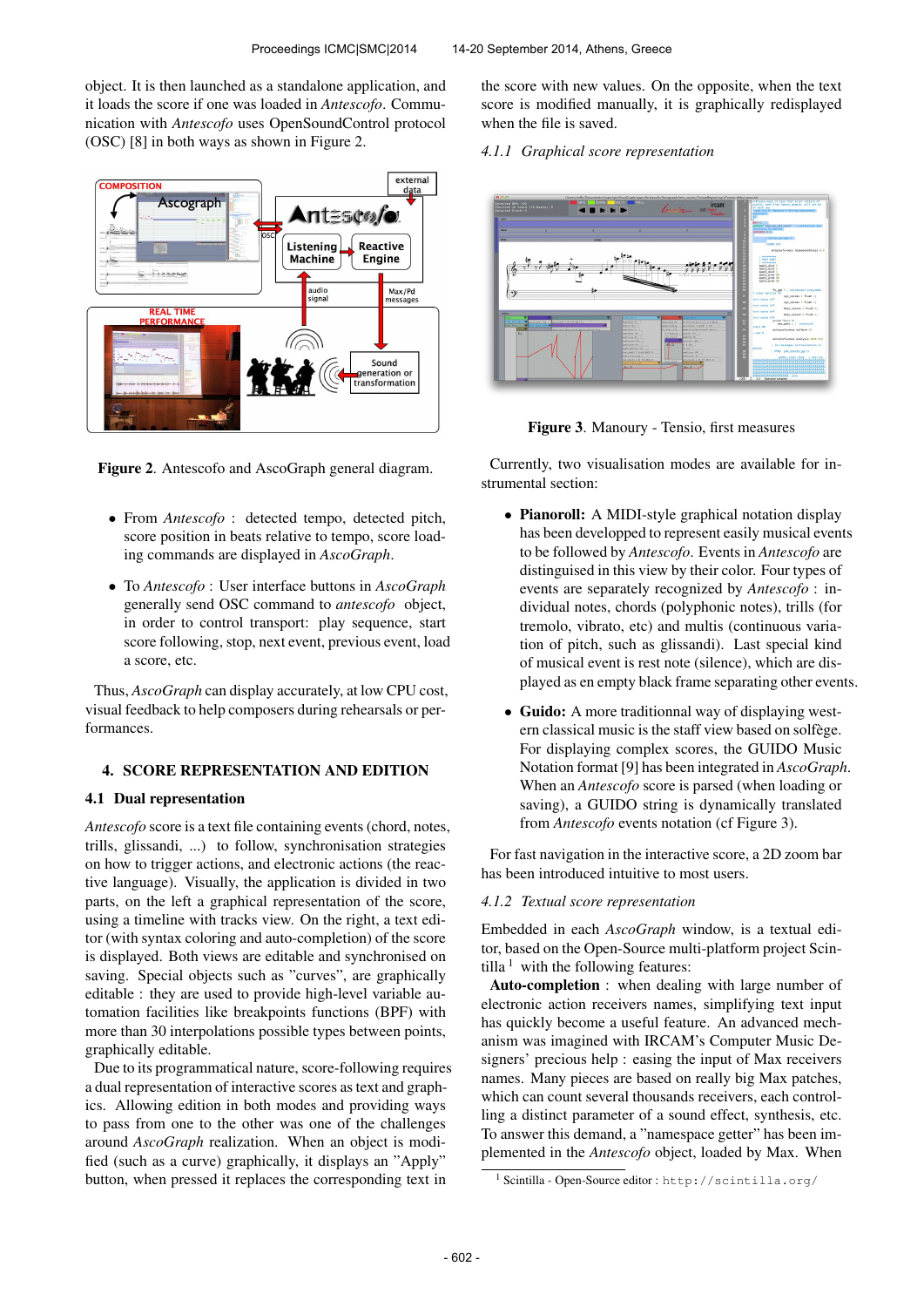asked, this object lists recursively every receivers name in the loaded patch, then sends it by OSC to *Ascograph*. This way, these names are added to a list containing by default every keywords of *Antescofo* langage.

By pressing Ctrl-Tab in *AscoGraph* (after a receiver name or a langage keyword prefix is typed), a small window listing completion possibilities is displayed. An other demand was to allow user variables to be added to this completion list: this can be done by sending *add completion string* to *Antescofo* object. Syntax coloring is supported to help reading the textual score.

Embedded Antescofo parser : The *Antescofo* langage parser is embedded in *AscoGraph*, and provides detailed parsing errors when saving or loading a score.

Actions to Event Bi-directional Sync enables a strong link between both graphical and textual editor. This feature allows smooth transition in-between graphical and textual representations in the score. This feature is of utmost importance since certain hierarchical electronic patterns demand constant go-between the two representations.

Furthermore, it is possible to evaluate a partial score by simply selecting appropriate text in the score and a special playstring mechanism which sends the selected score excerpt to *Antescofo*, allowing fast execution of small chunk of code as well as auditioning of parts during composition.

# 4.2 Writing electronic actions using Antescofo's reactive langage

#### *4.2.1 Action templates*



Figure 4. Electronic action templates

The "Create" menu in *AscoGraph* (Figure 4) provides a generic electronic action template insertion mechanism to ease adding electronic actions in an *Antescofo* score. Another very useful menu is "Label": to access directly a specific event marker (Figure 5).

# *4.2.2 Hierarchical group display*

Musical objects in the *Antescofo* electronic score can be defined in nested block hierarchies, and run concurrently (polyphony), with various behaviour (loop, group, curve) and attributes (delays, group delays, variables) etc. *Asco-Graph* arranges such complex schemes into ordered blocks with correct vertical alignment with regards to themselves (polyphony among electronic phrases) and with regards to the instrumental score as shown in Figure 3 and 8.

### *4.2.3 Curves graphical editing*

Continuous breakpoint functions can be controled by the *Curve* construct: curves can be seen as control automation (Figure 6). *AscoGraph* provide efficient ways to add,



Figure 6. Editing curve constructs

delete, move breakpoints and regenerate dynamically corresponding groups in the text score. By pressing the "Apply" buttons after modifying graphically a curve, *Asco-Graph* dumps in the score the new breakpoints values.

One important feature of *AscoGraph* is its graphical breakpoint editing. *Antescofo* provide more than 30 standard interpolation types, from linear to exponential, polynomial (with several orders), etc.

#### 4.3 Simulating a performance

Like any interactive system, *Antescofo* scores can become rapidly complex and the need of simulating a performance has been expressed by several composers and electronic music designers in order to test their compositions and directly see the output.



Figure 7. Viewing simulation results: top window is original score, bottom window displays simulated output.

A standalone version of *Antescofo* has been embedded in *AscoGraph* to provide a virtual execution of a score, simulating clocks as fast as possible. This mechanism can be a great help when dealing with *processes* or *whenever* constructs.

# 5. FUTURE WORKS AND CONCLUSION

The work on *AscoGraph*, since late 2012, has been highly incremental and based on important user feedback deploying the software in various compositional and performative setups. The joint ambition of *AscoGraph* in becoming both a compositional and performance interface for Interactive

Figure 5. Accessing event markers